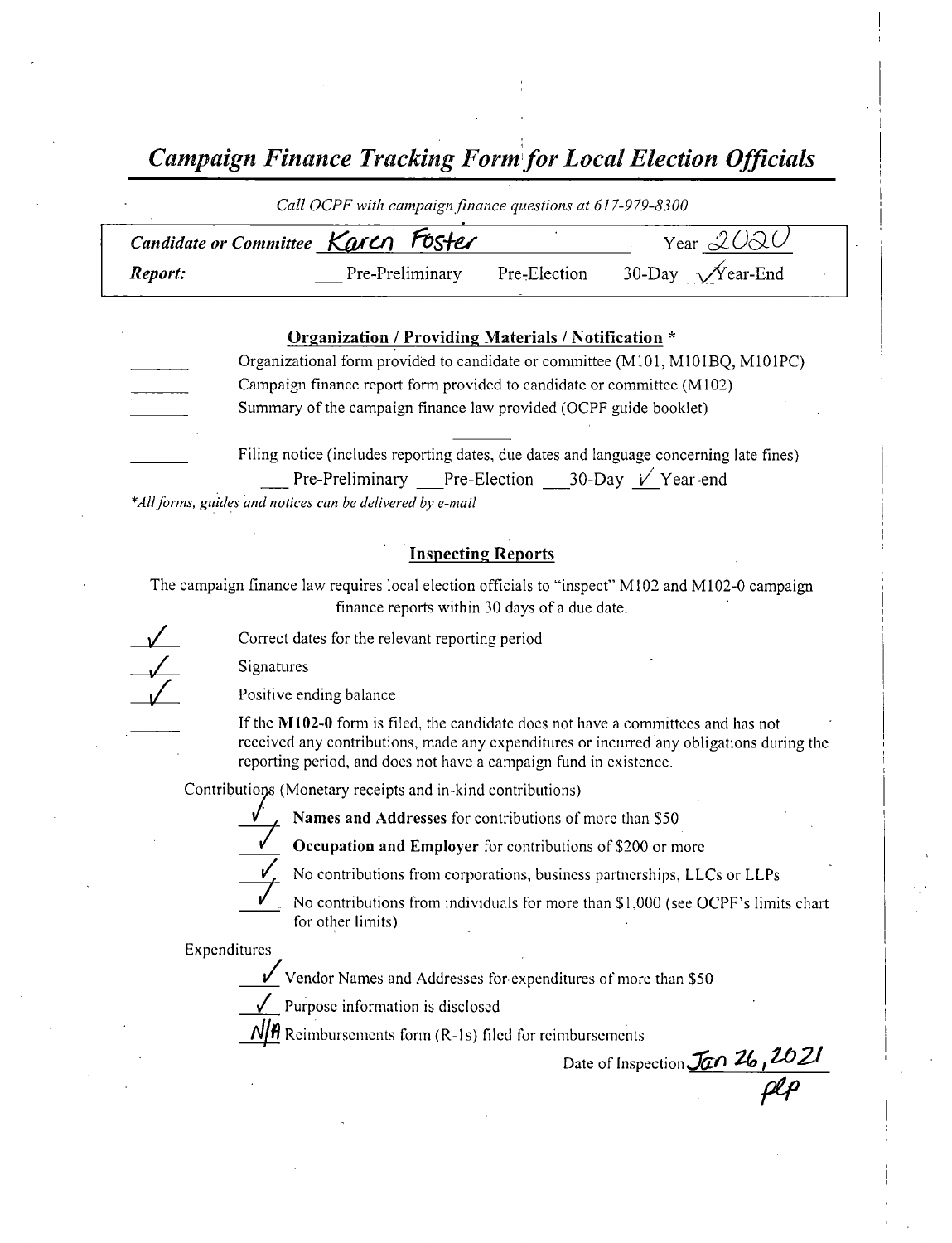| Commonwealth<br>of Massachusetts                                                                                                                                                                                                                                                                                                                                                                                                                                                                                                                                                                                                                                                                                                                                                                                                                                                                                                                                                                                                                         | Form CPF M 102: Campaign Finance Report<br><b>Municipal Form</b><br>JAN 2 1 2021<br>Office of Campaign and Political Finance<br><b>CITY CLERKS OFFICE</b><br>NORTHAMPLOPHAGOR COMmission<br>File wit <del>h-</del>                                                                                                                                                                                                                                                                                                                                                                                                              |
|----------------------------------------------------------------------------------------------------------------------------------------------------------------------------------------------------------------------------------------------------------------------------------------------------------------------------------------------------------------------------------------------------------------------------------------------------------------------------------------------------------------------------------------------------------------------------------------------------------------------------------------------------------------------------------------------------------------------------------------------------------------------------------------------------------------------------------------------------------------------------------------------------------------------------------------------------------------------------------------------------------------------------------------------------------|---------------------------------------------------------------------------------------------------------------------------------------------------------------------------------------------------------------------------------------------------------------------------------------------------------------------------------------------------------------------------------------------------------------------------------------------------------------------------------------------------------------------------------------------------------------------------------------------------------------------------------|
| Fill in Reporting Period dates:<br><b>Beginning Date:</b>                                                                                                                                                                                                                                                                                                                                                                                                                                                                                                                                                                                                                                                                                                                                                                                                                                                                                                                                                                                                | <b>Ending Date:</b><br>December 31, 2020<br>January 1, 2020                                                                                                                                                                                                                                                                                                                                                                                                                                                                                                                                                                     |
| Type of Report: (Check one)                                                                                                                                                                                                                                                                                                                                                                                                                                                                                                                                                                                                                                                                                                                                                                                                                                                                                                                                                                                                                              |                                                                                                                                                                                                                                                                                                                                                                                                                                                                                                                                                                                                                                 |
| 8th day preceding preliminary<br>$\Box$ 8th day preceding election                                                                                                                                                                                                                                                                                                                                                                                                                                                                                                                                                                                                                                                                                                                                                                                                                                                                                                                                                                                       | dissolution<br>$\boxtimes$ year-end report<br>$\Box$ 30 day after election                                                                                                                                                                                                                                                                                                                                                                                                                                                                                                                                                      |
| Karen Foster<br>Candidate Full Name (if applicable)<br>City Council, Ward 1<br>Office Sought and District                                                                                                                                                                                                                                                                                                                                                                                                                                                                                                                                                                                                                                                                                                                                                                                                                                                                                                                                                | Committee to Elect Karen Foster<br>Committee Name<br>Sue Tracy<br>Name of Committee Treasurer<br>155 Grove St., Northampton, MA 01060                                                                                                                                                                                                                                                                                                                                                                                                                                                                                           |
| 155 Grove St., Northampton, MA 01060<br>Residential Address                                                                                                                                                                                                                                                                                                                                                                                                                                                                                                                                                                                                                                                                                                                                                                                                                                                                                                                                                                                              | <b>Committee Mailing Address</b>                                                                                                                                                                                                                                                                                                                                                                                                                                                                                                                                                                                                |
| E-mail:<br>foster.karen.lynn@gmail.com                                                                                                                                                                                                                                                                                                                                                                                                                                                                                                                                                                                                                                                                                                                                                                                                                                                                                                                                                                                                                   | foster.karen.lynn@gmail.com<br>E-mail:<br>413-695-5552                                                                                                                                                                                                                                                                                                                                                                                                                                                                                                                                                                          |
| 413-695-5552<br>Phone # (optional):                                                                                                                                                                                                                                                                                                                                                                                                                                                                                                                                                                                                                                                                                                                                                                                                                                                                                                                                                                                                                      | Phone # (optional):                                                                                                                                                                                                                                                                                                                                                                                                                                                                                                                                                                                                             |
| SUMMARY BALANCE INFORMATION:<br>Line 1: Ending Balance from previous report<br>Line 2: Total receipts this period (page 3, line 11)<br>Line 3: Subtotal (line 1 plus line 2)<br>Line 4: Total expenditures this period (page 5, line 14)<br>Line 5: Ending Balance (line 3 minus line 4)<br>Line 6: Total in-kind contributions this period (page 6)<br>Line 7: Total (all) outstanding liabilities (page 7)<br>Line 8: Name of bank(s) used: Florence Savings Bank<br>Affidavit of Committee Treasurer:<br>Teertify that I have examined this report including attached schedules and it is, to the best of my knowledge and belief, a true and complete statement of all campaign finance                                                                                                                                                                                                                                                                                                                                                              | 79.54<br>\$119.88<br>\$199.42<br>\$119.88<br>\$79.54<br>\$99.90                                                                                                                                                                                                                                                                                                                                                                                                                                                                                                                                                                 |
| activity, including all contributions, loans, receipts, expendixitys, disbursements, in-kind contributions and liabilities for this reporting period and represents the campaign<br>finance activity of all persons acting under the authority of the behalf of this committee in accordance with the requirements of M.G.L. e. 55.<br>Signed under the penalties of perjury:<br>FOR CANDIDATE FILINGS ONLY: Affidavit of Candidate: (check) Lives only)<br>Candidate with Committee<br>incurred any liabilities nor made any expenditures on my behalf during this reporting period that are not otherwise disclosed in this report.<br>Candidate without Committee<br>finance activity, including contributions, loans, receipts, expenditures, disbursements, in-kind contributions and liabilities for this reporting period and represents the<br>campaign finance activity of all persons acting under the authority or on behalf of this candidate in accordance with the requirements of M.G.L. c. 55.<br>Signed under the penalties of perjury: | Date:<br>(Treasurer's signature)<br>I certify that I have examined this report including attached schedules and it is, to the best of my knowledge and belief, a true and complete statement of all campaign finance<br>activity, of all persons acting under the authority or on behalf of this committee in accordance with the requirements of M.G.L. c. 55. I have not received any contributions.<br>I certify that I have examined this report including attached schedules and it is, to the best of my knowledge and belief, a true and complete statement of all campaign<br>Date: $1/30/2$<br>(Candidate's signature) |

 $\hat{\mathcal{A}}$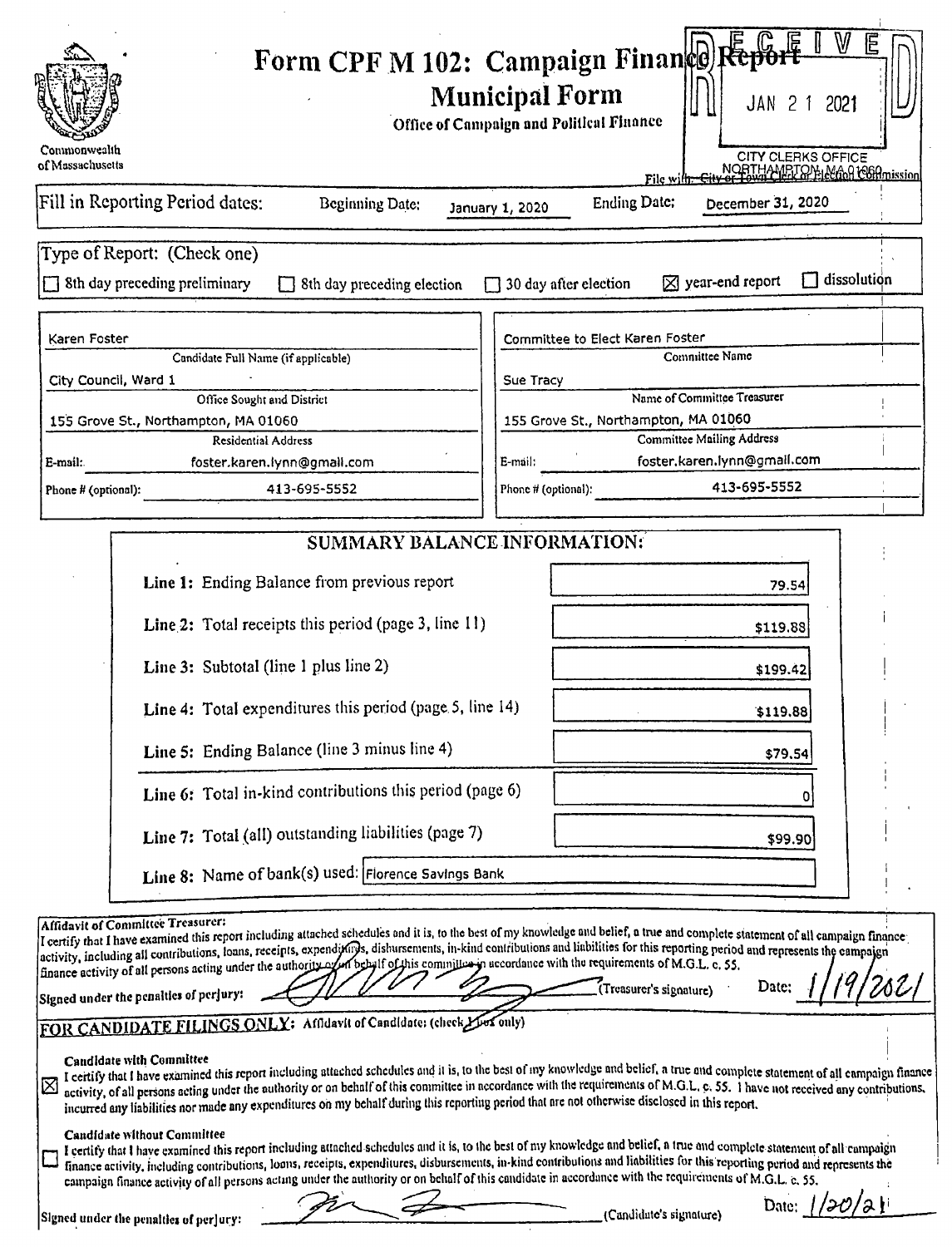| Form CPF M 102: Campaign Finance Report                                                                                                                                                                                                                                                                                                                                                                                                                                                                                                                            |
|--------------------------------------------------------------------------------------------------------------------------------------------------------------------------------------------------------------------------------------------------------------------------------------------------------------------------------------------------------------------------------------------------------------------------------------------------------------------------------------------------------------------------------------------------------------------|
| <b>Municipal Form</b>                                                                                                                                                                                                                                                                                                                                                                                                                                                                                                                                              |
| <b>Office of Campaign and Political Finance</b>                                                                                                                                                                                                                                                                                                                                                                                                                                                                                                                    |
| Commonwealth<br>of Massachusetts                                                                                                                                                                                                                                                                                                                                                                                                                                                                                                                                   |
| File with: City or Town Clerk or Election Commission                                                                                                                                                                                                                                                                                                                                                                                                                                                                                                               |
| <b>Ending Date:</b><br>Fill in Reporting Period dates:<br><b>Beginning Date:</b><br>January 1, 2020<br>December 31, 2020                                                                                                                                                                                                                                                                                                                                                                                                                                           |
| Type of Report: (Check one)                                                                                                                                                                                                                                                                                                                                                                                                                                                                                                                                        |
| $\boxtimes$ year-end report<br>8th day preceding preliminary<br>8th day preceding election<br>30 day after election<br>dissolution                                                                                                                                                                                                                                                                                                                                                                                                                                 |
| Committee to Elect Karen Foster<br>Karen Foster                                                                                                                                                                                                                                                                                                                                                                                                                                                                                                                    |
| Candidate Full Name (if applicable)<br>Committee Name                                                                                                                                                                                                                                                                                                                                                                                                                                                                                                              |
| Sue Tracy<br>City Council, Ward 1<br>Name of Committee Treasurer<br>Office Sought and District                                                                                                                                                                                                                                                                                                                                                                                                                                                                     |
| 155 Grove St., Northampton, MA 01060<br>155 Grove St., Northampton, MA 01060                                                                                                                                                                                                                                                                                                                                                                                                                                                                                       |
| Residential Address<br><b>Committee Mailing Address</b>                                                                                                                                                                                                                                                                                                                                                                                                                                                                                                            |
| E-mail:<br>foster.karen.lynn@gmail.com<br>E-mail:<br>foster.karen.lynn@gmail.com                                                                                                                                                                                                                                                                                                                                                                                                                                                                                   |
| 413-695-5552<br>413-695-5552<br>Phone # (optional):<br>Phone # (optional):                                                                                                                                                                                                                                                                                                                                                                                                                                                                                         |
| <b>SUMMARY BALANCE INFORMATION:</b>                                                                                                                                                                                                                                                                                                                                                                                                                                                                                                                                |
| Line 1: Ending Balance from previous report<br>79.54                                                                                                                                                                                                                                                                                                                                                                                                                                                                                                               |
| Line 2: Total receipts this period (page 3, line 11)<br>\$119.88                                                                                                                                                                                                                                                                                                                                                                                                                                                                                                   |
| Line 3: Subtotal (line 1 plus line 2)<br>\$199.42                                                                                                                                                                                                                                                                                                                                                                                                                                                                                                                  |
| Line 4: Total expenditures this period (page 5, line 14)<br>\$119.88                                                                                                                                                                                                                                                                                                                                                                                                                                                                                               |
| Line 5: Ending Balance (line 3 minus line 4)<br>\$79.54                                                                                                                                                                                                                                                                                                                                                                                                                                                                                                            |
| Line 6: Total in-kind contributions this period (page 6)<br>0                                                                                                                                                                                                                                                                                                                                                                                                                                                                                                      |
| Line 7: Total (all) outstanding liabilities (page 7)<br>\$99.90                                                                                                                                                                                                                                                                                                                                                                                                                                                                                                    |
| <b>Line 8:</b> Name of bank(s) used:  Florence Savings Bank                                                                                                                                                                                                                                                                                                                                                                                                                                                                                                        |
| <b>Affidavit of Committee Treasurer:</b><br>I certify that I have examined this report including attached schedules and it is, to the best of my knowledge and belief, a true and complete statement of all campaign finance<br>activity, including all contributions, loans, receipts, expenditures, disbursements, in-kind contributions and liabilities for this reporting period and represents the campaign<br>finance activity of all persons acting under the authority or on behalf of this committee in accordance with the requirements of M.G.L. c. 55. |
| Date:<br>(Treasurer's signature)<br>Signed under the penalties of perjury:                                                                                                                                                                                                                                                                                                                                                                                                                                                                                         |
| FOR CANDIDATE FILINGS ONLY: Affidavit of Candidate: (check 1 box only)<br><b>Candidate with Committee</b><br>I certify that I have examined this report including attached schedules and it is, to the best of my knowledge and belief, a true and complete statement of all campaign finance<br>activity, of all persons acting under the authority or on behalf of this committee in accordance with the requirements of M.G.L. c. 55. I have not received any contributions,                                                                                    |

incurred any liabilities nor made any expenditures on my behalf during this reporting period that are not otherwise disclosed in this report.

#### Candidate without Committee

I certify that I have examined this report including attached schedules and it is, to the best of my knowledge and belief, <sup>a</sup> true and complete statement of all campaign finance activity, including contributions, loans, receipts, expenditures, disbursements, in- kind contributions and liabilities for this reporting period and represents the campaign finance activity of all persons acting under the authority or on behalf of this candidate in accordance with the requirements of M.G.L. c. 55.

Signed under the penalties of perjury: Candidate' <sup>s</sup> signature)

Date: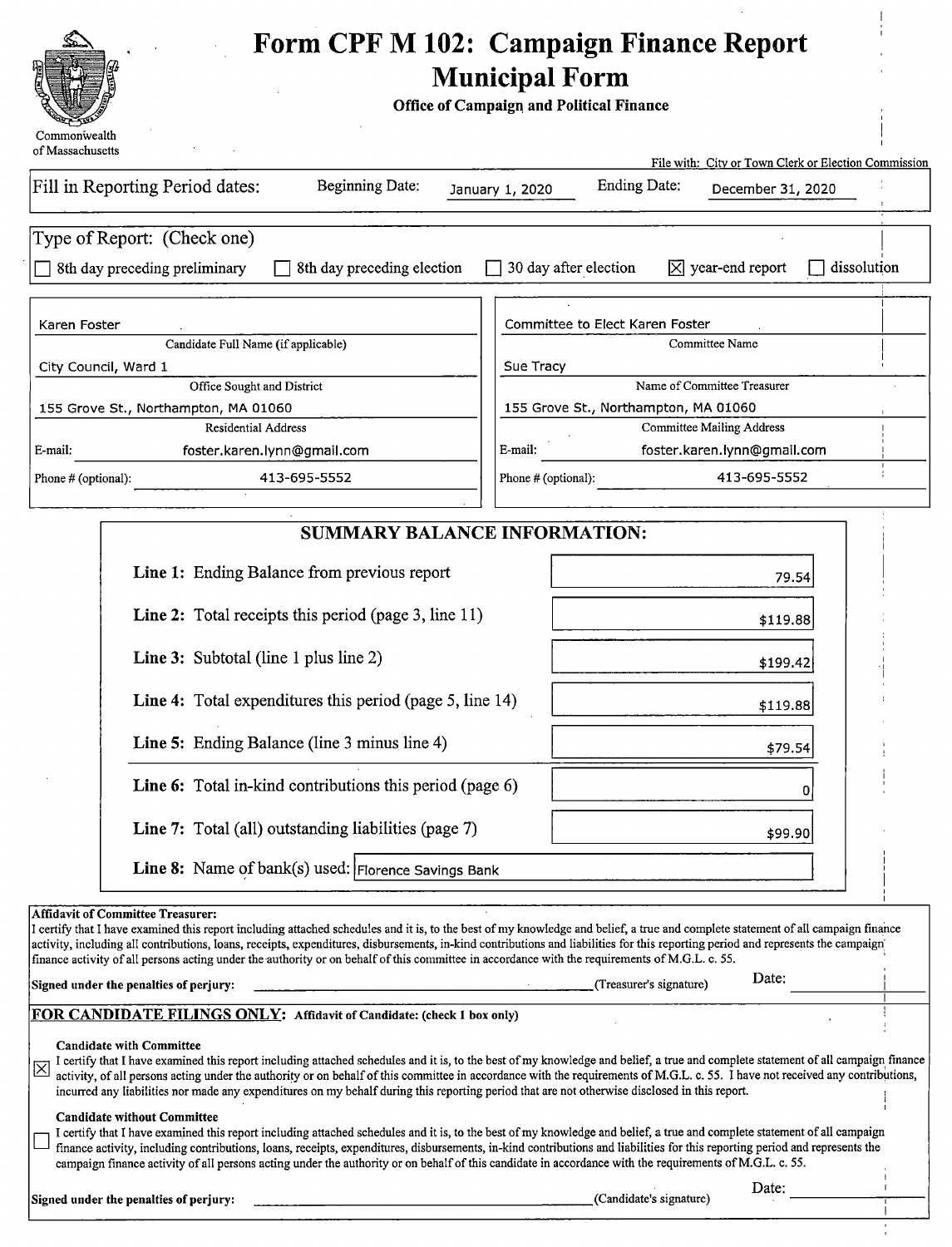# SCHEDULE D: LIABILITIES

M.G.L. c. 55 requires committees to report ALL liabilities which have been reported previously and are still outstanding, as well as those liabilities incurred during this reporting period.

| Date Incurred | <b>To Whom Due</b> | <b>Address</b>                                                                     | Purpose                           | Amount  |
|---------------|--------------------|------------------------------------------------------------------------------------|-----------------------------------|---------|
|               | Karen Foster       | 155 Grove St., Northampton, MA<br>01060                                            | <b>Website Hosting, Blue Host</b> |         |
| 3/2/19        |                    |                                                                                    |                                   | \$9.99  |
|               | Karen Foster       | 155 Grove St., Northampton, MA<br>01060                                            | <b>Website Hosting, Blue Host</b> |         |
| 4/2/19        |                    |                                                                                    |                                   | \$9.99  |
|               | Karen Foster       | 155 Grove St., Northampton, MA<br>01060                                            | <b>Website Hosting, Blue Host</b> |         |
| 5/2/19        |                    |                                                                                    |                                   | \$9.99  |
|               | Karen Foster       | 155 Grove St., Northampton, MA<br>01060                                            | <b>Website Hosting, Blue Host</b> |         |
| 6/2/19        |                    |                                                                                    |                                   | \$9.99  |
|               | Karen Foster       | 155 Grove St., Northampton, MA<br>01060                                            | <b>Website Hosting, Blue Host</b> |         |
| 7/2/19        |                    |                                                                                    |                                   | \$9.99  |
|               | Karen Foster       | 155 Grove St., Northampton, MA<br>01060                                            | <b>Website Hosting, Blue Host</b> |         |
| 8/2/19        |                    |                                                                                    |                                   | \$9.99  |
|               | Karen Foster       | 155 Grove St., Northampton, MA<br>01060                                            | <b>Website Hosting, Blue Host</b> |         |
| 9/2/19        |                    |                                                                                    |                                   | \$9.99  |
|               | Karen Foster       | 155 Grove St., Northampton, MA<br>01060                                            | <b>Website Hosting, Blue Host</b> |         |
| 10/2/19       |                    |                                                                                    |                                   | \$9.99  |
|               | Karen Foster       | 155 Grove St., Northampton, MA<br>01060                                            | <b>Website Hosting, Blue Host</b> |         |
| 11/2/19       |                    |                                                                                    |                                   | \$9.99  |
|               | Karen Foster       | 155 Grove St., Northampton, MA Website Hosting, Blue Host<br>01060                 |                                   |         |
| 12/2/19       |                    |                                                                                    |                                   | \$9.99  |
|               |                    |                                                                                    |                                   |         |
|               |                    |                                                                                    |                                   |         |
|               |                    |                                                                                    |                                   |         |
|               |                    |                                                                                    |                                   |         |
|               |                    |                                                                                    |                                   |         |
|               |                    |                                                                                    |                                   |         |
|               |                    |                                                                                    |                                   |         |
|               |                    |                                                                                    |                                   |         |
|               |                    | Enter on page 1, line $7 \rightarrow$ Line 18: TOTAL OUTSTANDING LIABILITIES (ALL) |                                   | \$99.90 |

 $\bar{z}$ 

 $\frac{1}{2}$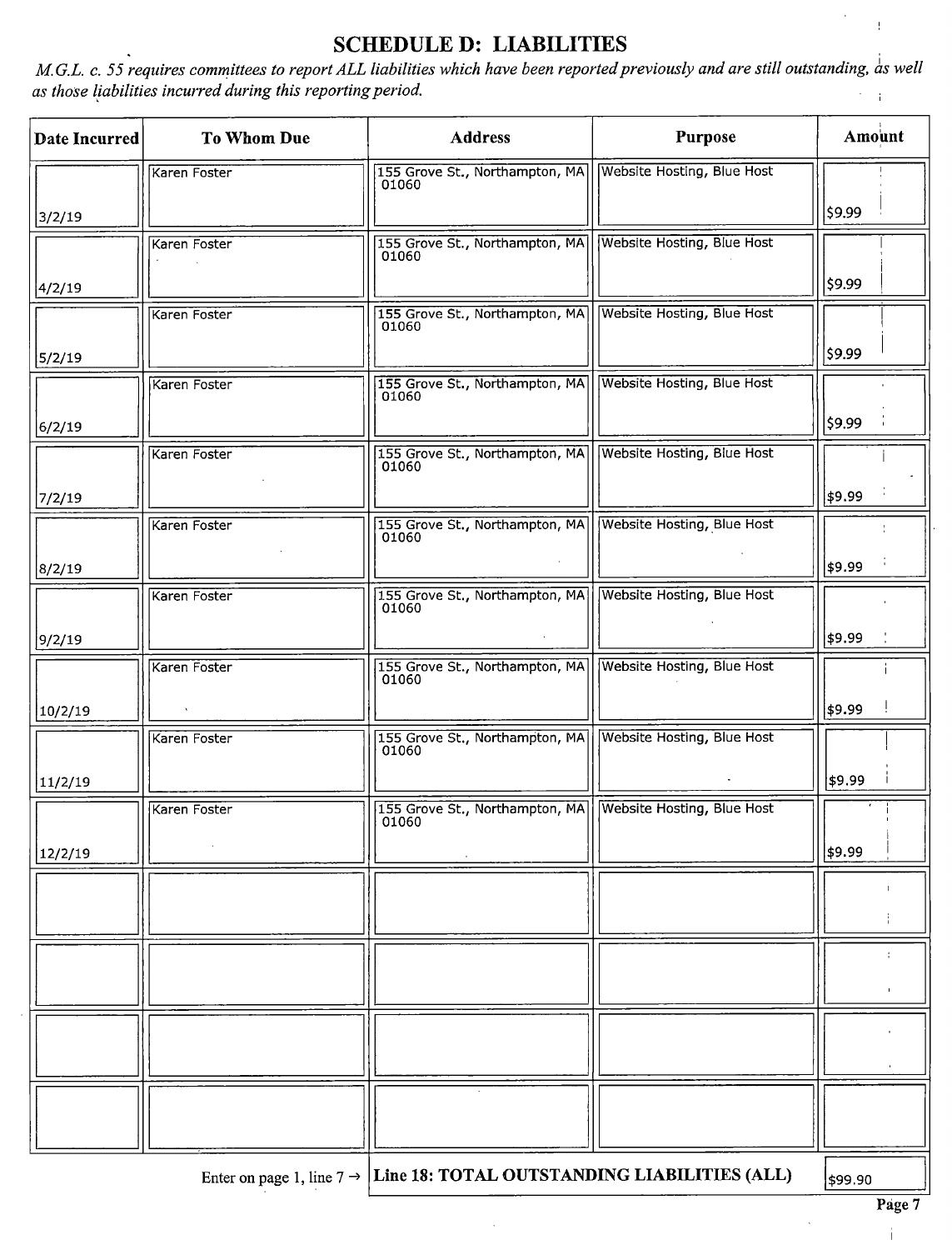#### SCHEDULE A: RECEIPTS

M.G.L. c. 55 requires that the name and residential address be reported, in alphabetical order, for all receipts over \$50 in a calendar year. Committees must keep detailed accounts and records of all receipts, but need only itemize those receipts over \$50. In addition, the occupation and employer must be reported for all persons who contribute \$200 or more in a calendar year.

(A "Schedule A: Receipts" attachment is available to complete, print and attach to this report, if additional pages are required to report all receipts. Please include your committee name and a page number on each page.)

|                                                            | Name and Residential Address                           |                         | Occupation & Employer,               |
|------------------------------------------------------------|--------------------------------------------------------|-------------------------|--------------------------------------|
| <b>Date Received</b>                                       | (alphabetical listing required)                        | Amount                  | (for contributions of \$200 or more) |
|                                                            | Karen Foster<br>155 Grove St.<br>Northampton, MA 01060 |                         |                                      |
|                                                            |                                                        | \$29.97                 |                                      |
| January 3, 2020                                            |                                                        |                         |                                      |
|                                                            | Karen Foster<br>155 Grove St.                          |                         |                                      |
| March 7, 2020                                              | Northampton, MA 01060                                  | \$29.97                 |                                      |
|                                                            |                                                        |                         |                                      |
|                                                            | Karen Foster<br>155 Grove St.<br>Northampton, MA 01060 |                         |                                      |
| July 14, 2020                                              |                                                        | \$29.97                 |                                      |
|                                                            |                                                        |                         |                                      |
|                                                            | Karen Foster<br>155 Grove St.<br>Northampton, MA 01060 |                         |                                      |
| October 15, 2020                                           |                                                        | \$29.97                 |                                      |
|                                                            |                                                        |                         |                                      |
|                                                            |                                                        |                         |                                      |
|                                                            |                                                        |                         |                                      |
|                                                            |                                                        |                         |                                      |
|                                                            |                                                        |                         |                                      |
|                                                            |                                                        |                         |                                      |
|                                                            |                                                        |                         |                                      |
|                                                            |                                                        |                         |                                      |
|                                                            |                                                        |                         |                                      |
|                                                            |                                                        |                         |                                      |
|                                                            |                                                        |                         |                                      |
|                                                            |                                                        |                         |                                      |
|                                                            |                                                        |                         |                                      |
|                                                            |                                                        |                         |                                      |
|                                                            |                                                        |                         |                                      |
|                                                            |                                                        |                         |                                      |
|                                                            |                                                        |                         |                                      |
|                                                            |                                                        |                         |                                      |
|                                                            |                                                        |                         |                                      |
|                                                            |                                                        |                         |                                      |
|                                                            |                                                        |                         |                                      |
|                                                            |                                                        |                         |                                      |
|                                                            |                                                        |                         |                                      |
|                                                            |                                                        |                         |                                      |
| Line 9: Total Receipts over \$50 (or listed above)         |                                                        |                         |                                      |
| Line 10: Total Receipts \$50 and under* (not listed above) |                                                        |                         |                                      |
|                                                            |                                                        |                         |                                      |
|                                                            | Line 11: TOTAL RECEIPTS IN THE PERIOD                  | $ 119.88 $ $\leftarrow$ | Enter on page 1, line 2              |

<sup>\*</sup> If you have itemized receipts of \$50 and under, include them in line 9. Line 10 should include only those receipts not itemized above.

 $\hat{I}$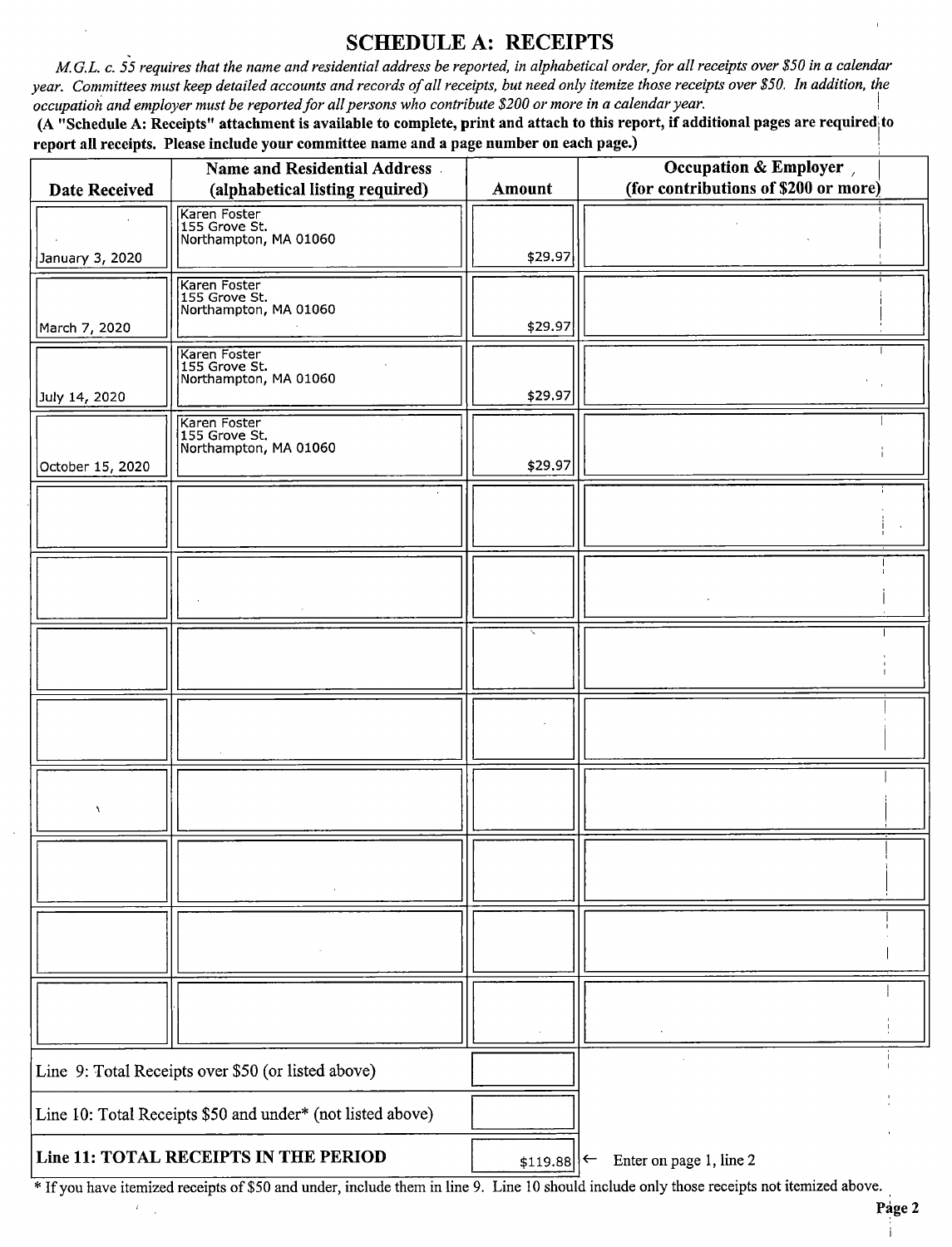## SCHEDULE A: RECEIPTS (continued)

 $\frac{1}{2}$  ,  $\frac{1}{2}$ 

 $\bar{z}$ 

| <b>Date Received</b> | <b>Name and Residential Address</b><br>(alphabetical listing required) | Amount | Occupation & Employer<br>(for contributions of \$200 or more) |
|----------------------|------------------------------------------------------------------------|--------|---------------------------------------------------------------|
|                      |                                                                        |        |                                                               |
|                      |                                                                        |        |                                                               |
|                      |                                                                        |        |                                                               |
|                      |                                                                        |        |                                                               |
|                      |                                                                        |        |                                                               |
|                      |                                                                        |        |                                                               |
|                      |                                                                        |        |                                                               |
|                      |                                                                        |        |                                                               |
|                      |                                                                        |        |                                                               |
|                      |                                                                        |        | $\Lambda$                                                     |
|                      |                                                                        |        |                                                               |
|                      |                                                                        |        |                                                               |
|                      |                                                                        |        |                                                               |
|                      | Line 9: Total Receipts over \$50 (or listed above)                     |        |                                                               |
|                      | Line 10: Total Receipts \$50 and under* (not listed above)             |        |                                                               |
|                      | Line 11: TOTAL RECEIPTS IN THE PERIOD                                  |        | Enter on page 1, line 2<br>$\leftarrow$                       |

<sup>\*</sup> If you have itemized receipts of \$50 and under, include them in line 9. Line 10 should include only those receipts not itemized above.

 $\mathbf{I}$ Ť.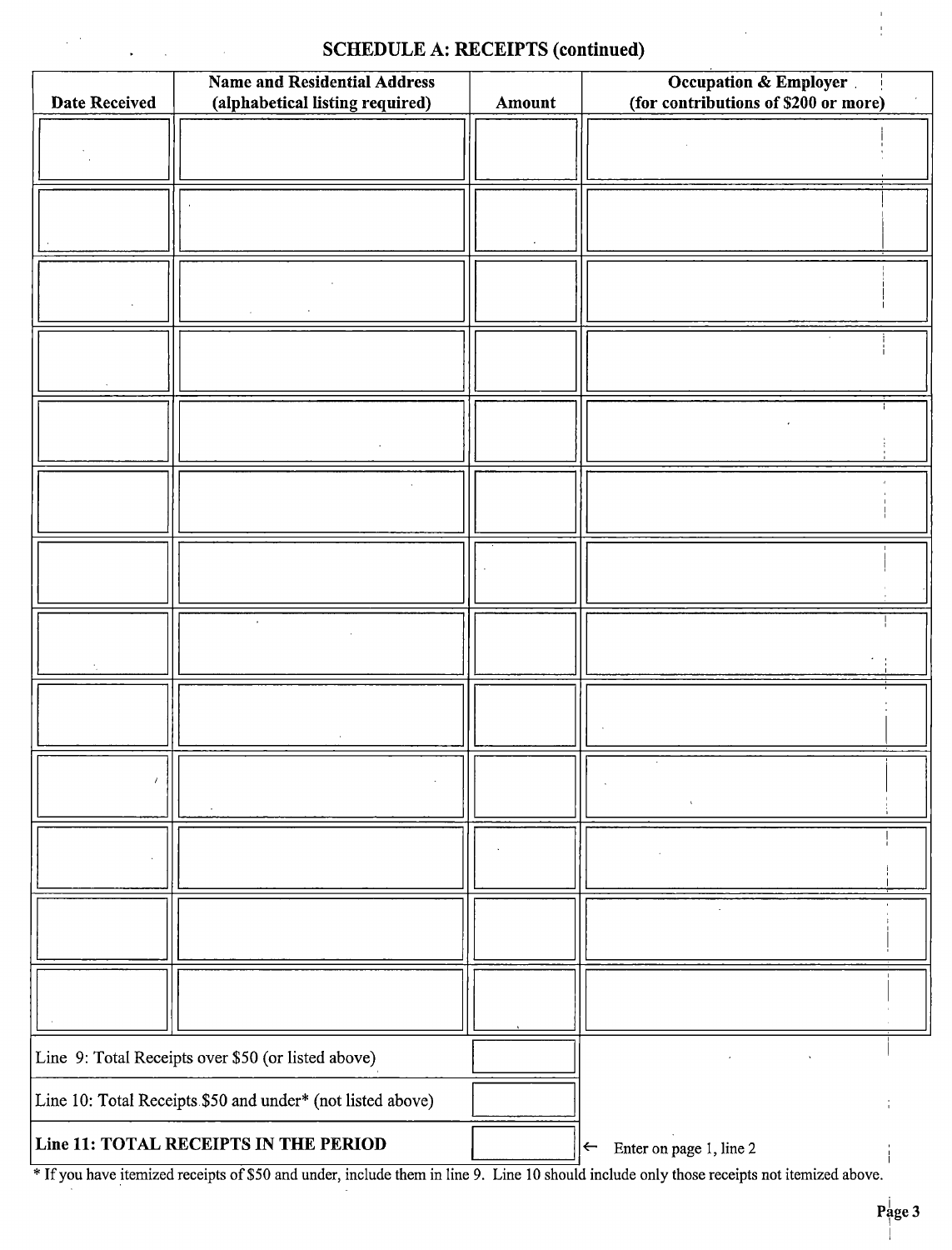### SCHEDULE B: EXPENDITURES

M.G.L. c. 55 requires committees to list, in alphabetical order, all expenditures over\$ 50 in a reporting period. Committees must keep detailed accounts and records of all expenditures, but need only itemize those over \$50. Expenditures \$50 and under may be added together, from committee records, and reported on line 13.

A" Schedule B: Expenditures" attachment is available to complete, print and attach to this report, if additional pages are required to report all expenditures. Please include your committee name and a page number on each page.)

|                                                                | <b>To Whom Paid</b>    |                                                                                 |                               |               |
|----------------------------------------------------------------|------------------------|---------------------------------------------------------------------------------|-------------------------------|---------------|
| Date Paid                                                      | (alphabetical listing) | <b>Address</b>                                                                  | <b>Purpose of Expenditure</b> | <b>Amount</b> |
|                                                                | Bluehost               | 15 North Priest Drive, Suite 200,<br>2nd Floor, Tempe, AZ 85281                 | Website                       |               |
|                                                                |                        |                                                                                 |                               |               |
| 1/3/2020                                                       |                        |                                                                                 |                               | \$29.97       |
|                                                                | <b>Bluehost</b>        | 15 North Priest Drive, Suite 200,<br>2nd Floor, Tempe, AZ 85281                 | Website                       |               |
|                                                                |                        |                                                                                 |                               |               |
| 3/7/2020                                                       |                        |                                                                                 |                               | \$29.97       |
|                                                                | <b>Bluehost</b>        | 15 North Priest Drive, Suite 200,<br>2nd Floor, Tempe, AZ 85281                 | Website                       |               |
|                                                                |                        |                                                                                 |                               |               |
| 7/14/2020                                                      |                        |                                                                                 |                               | \$29.97       |
|                                                                | Bluehost               | 15 North Priest Drive, Suite 200,<br>2nd Floor, Tempe, AZ 85281                 | <b>Website</b>                |               |
|                                                                |                        |                                                                                 |                               |               |
| 8/15/2020                                                      |                        |                                                                                 |                               | \$29.97       |
|                                                                |                        |                                                                                 |                               |               |
|                                                                |                        |                                                                                 |                               |               |
|                                                                |                        |                                                                                 |                               |               |
|                                                                |                        |                                                                                 |                               |               |
|                                                                |                        |                                                                                 |                               |               |
|                                                                |                        |                                                                                 |                               |               |
|                                                                |                        |                                                                                 |                               |               |
|                                                                |                        |                                                                                 |                               |               |
|                                                                |                        |                                                                                 |                               |               |
|                                                                |                        |                                                                                 |                               |               |
|                                                                |                        |                                                                                 |                               |               |
|                                                                |                        |                                                                                 |                               |               |
|                                                                |                        |                                                                                 |                               |               |
|                                                                |                        |                                                                                 |                               |               |
|                                                                |                        |                                                                                 |                               |               |
|                                                                |                        |                                                                                 |                               |               |
|                                                                |                        |                                                                                 |                               |               |
|                                                                |                        |                                                                                 |                               |               |
|                                                                |                        |                                                                                 |                               |               |
|                                                                |                        |                                                                                 |                               |               |
|                                                                |                        |                                                                                 |                               |               |
|                                                                |                        |                                                                                 |                               |               |
|                                                                |                        |                                                                                 |                               |               |
|                                                                |                        |                                                                                 |                               |               |
|                                                                |                        |                                                                                 |                               |               |
|                                                                |                        | Line 12: Total Expenditures over \$50 (or listed above)                         |                               |               |
| Line 13: Total Expenditures \$50 and under* (not listed above) |                        |                                                                                 |                               |               |
|                                                                |                        | Enter on page 1, line $4 \rightarrow$ Line 14: TOTAL EXPENDITURES IN THE PERIOD |                               | \$119.88      |

<sup>\*</sup> If you have itemized expenditures of \$50 and under, include them in line 12. Line 13 should include only those expenditures not itemized above. above. **Page 4** and  $\mathbf{P}$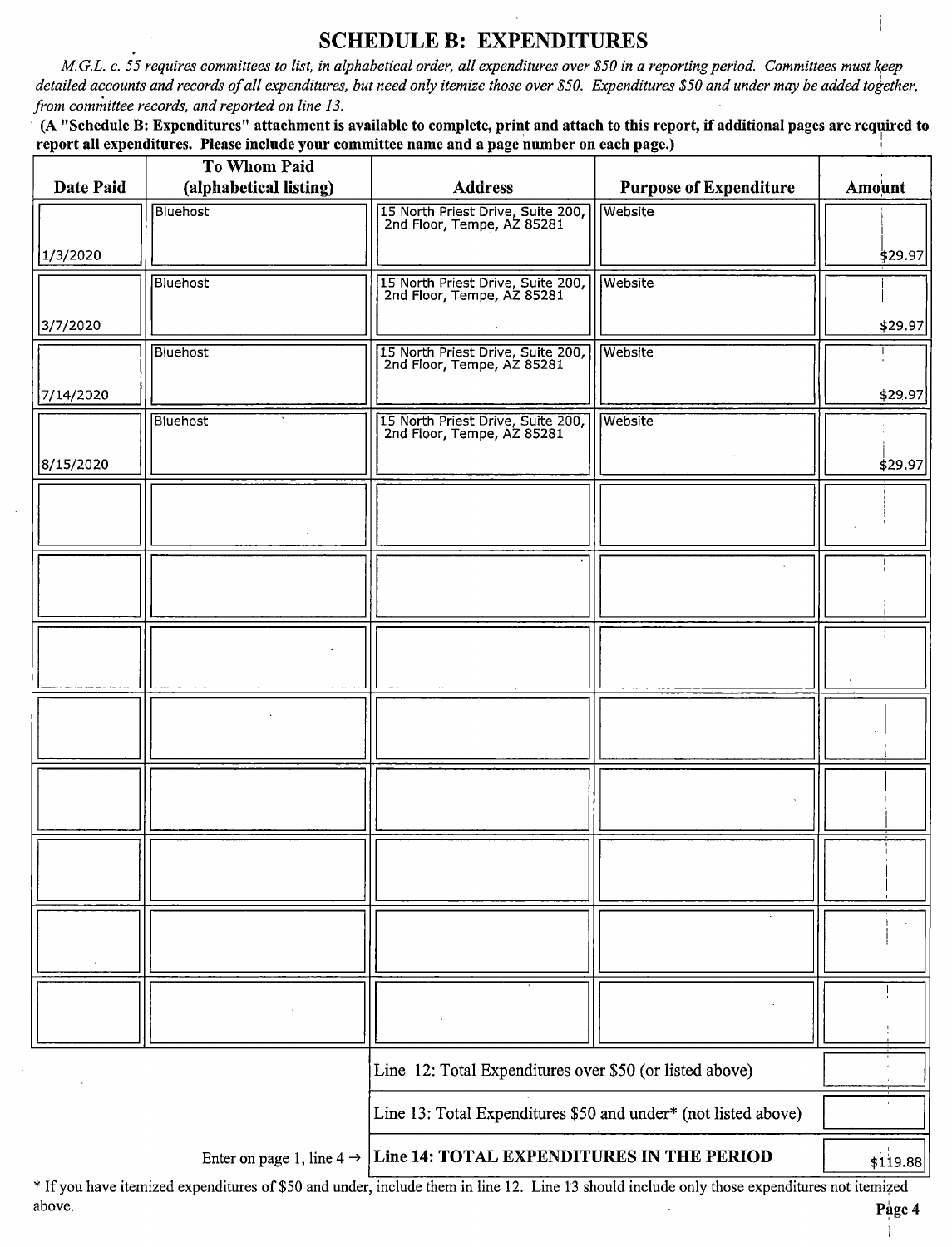#### SCHEDULE B: EXPENDITURES (continued)

| Date Paid | To Whom Paid<br>(alphabetical listing) | Address                                                  | <b>Purpose of Expenditure</b> | Amount |
|-----------|----------------------------------------|----------------------------------------------------------|-------------------------------|--------|
|           |                                        |                                                          |                               |        |
|           |                                        |                                                          |                               |        |
|           |                                        |                                                          |                               |        |
|           |                                        |                                                          |                               |        |
|           |                                        |                                                          |                               |        |
|           |                                        |                                                          |                               |        |
|           |                                        |                                                          |                               |        |
|           |                                        |                                                          |                               |        |
|           |                                        |                                                          |                               |        |
|           |                                        |                                                          |                               |        |
|           |                                        |                                                          |                               |        |
|           |                                        |                                                          |                               |        |
|           |                                        |                                                          |                               |        |
|           |                                        |                                                          |                               |        |
|           |                                        |                                                          |                               |        |
|           |                                        |                                                          |                               |        |
|           |                                        |                                                          |                               |        |
|           |                                        |                                                          |                               |        |
|           |                                        |                                                          |                               |        |
|           |                                        |                                                          |                               |        |
|           |                                        |                                                          |                               |        |
|           |                                        |                                                          | $\epsilon$                    |        |
|           |                                        |                                                          |                               |        |
|           |                                        | Line 12: Expenditures over \$50 (or listed above)        |                               |        |
|           |                                        | Line 13: Expenditures \$50 and under* (not listed above) |                               |        |

Enter on page 1, line  $4 \rightarrow$  Line 14: TOTAL EXPENDITURES IN THE PERIOD

\* If you have itemized expenditures of \$50 and under, include them in line 12. Line 13 should include only those expenditures not itemized above. Page 5

 $\frac{1}{4}$